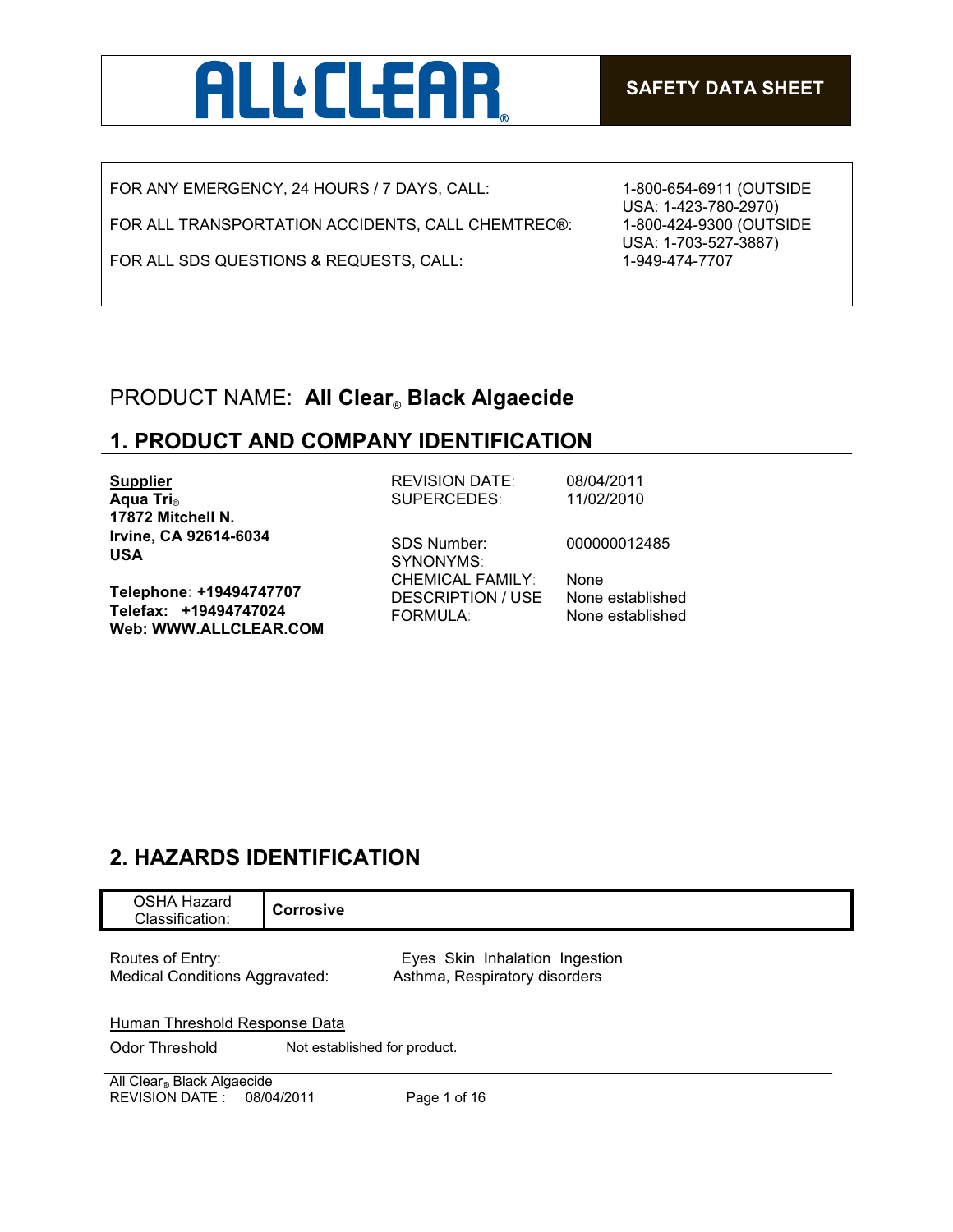# ALL'ELEAR

Irritation Threshold Not established for product.

| Hazardous Materials Identification System / National Fire Protection Association Classifications |
|--------------------------------------------------------------------------------------------------|
|                                                                                                  |

| Hazard Ratings: | Health | Flammability | Physical / Instability | PPI / Special<br>hazard. |
|-----------------|--------|--------------|------------------------|--------------------------|
| <b>HMIS</b>     |        |              |                        |                          |
| <b>NFPA</b>     |        |              |                        |                          |

|--|

| Inhalation Toxicity:         | May cause respiratory irritation.                                                                                                                                                                                                                                   |
|------------------------------|---------------------------------------------------------------------------------------------------------------------------------------------------------------------------------------------------------------------------------------------------------------------|
| Skin Toxicity:               | Corrosive to skin May be harmful if absorbed through skin.                                                                                                                                                                                                          |
| Eye Toxicity:                | Corrosive. Burns can occur following exposure. Direct contact may<br>cause impairment of vision, corneal damage and/or blindness. Rinsing<br>of the eye should take place immediately.                                                                              |
| Ingestion Toxicity:          | May be harmful if swallowed. Irritation and/or burns can occur to the<br>entire gastrointestinal tract, including the stomach and intestines,<br>characterized by nausea, vomiting, diarrhea, abdominal pain, bleeding,<br>and/or tissue ulceration or perforation. |
| Acute Target Organ Toxicity: | This product is corrosive to all tissues contacted. Eyes, Skin,<br>Respiratory Tract, Gastrointestinal tract                                                                                                                                                        |

#### Prolonged (Chronic) Health Effects

| Carcinogenicity:                            | This product is not known or reported to be carcinogenic by any<br>reference source including IARC, OSHA, NTP or EPA.                         |
|---------------------------------------------|-----------------------------------------------------------------------------------------------------------------------------------------------|
| Reproductive and                            | No reproductive or developmental risk to humans is expected from                                                                              |
| Developmental Toxicity:                     | exposure to this product.                                                                                                                     |
| Inhalation:                                 | There are no known or reported effects from chronic exposure.                                                                                 |
| <b>Skin Contact:</b>                        | There are no known or reported effects from chronic exposure except for<br>effects (if any) similar to those experienced from acute exposure. |
| Ingestion:                                  | There are no known or reported effects from chronic ingestion except for<br>effects similar to those experienced from single exposure.        |
| Sensitization:                              | Not expected to be a skin sensitizer.                                                                                                         |
| Chronic Target Organ Toxicity:              | None known                                                                                                                                    |
| Supplemental Health Hazard<br>Information : | No additional health information available.                                                                                                   |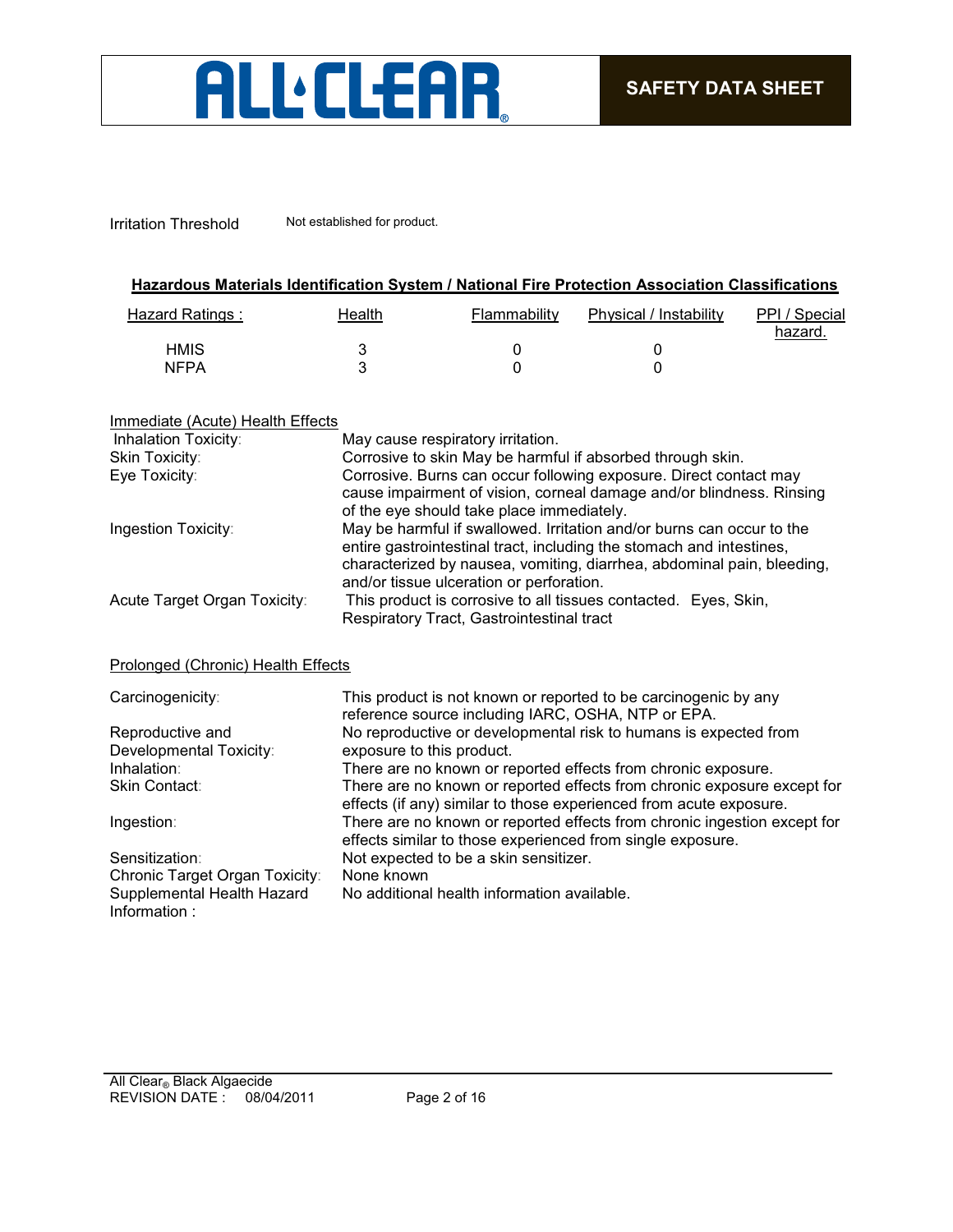

### **3. COMPOSITION / INFORMATION ON INGREDIENTS**

| <b>CAS OR CHEMICAL NAME</b>                          | CAS#           | % RANGE |
|------------------------------------------------------|----------------|---------|
| Triethanolamine                                      | $102 - 71 - 6$ |         |
| Ethanolamine                                         | 141-43-5       |         |
| QUATERNARY AMMONIUM COMPOUNDS,<br>BENZYL-C12-16-ALKY | 68424-85-1     |         |
| <b>BASIC COPPER CARBONATE</b>                        | 12069-69-1     |         |
| ALCOHOL DENAT.                                       | $64 - 17 - 5$  |         |

## **4. FIRST AID MEASURES**

| General Advice: | Call a poison control center or doctor for treatment advice. For 24-hour<br>emergency medical assistance, call Arch Chemical Emergency Action Network at<br>1-800-654-6911. Have the product container or label with you when calling a<br>poison control center or doctor, or going for treatment. |
|-----------------|-----------------------------------------------------------------------------------------------------------------------------------------------------------------------------------------------------------------------------------------------------------------------------------------------------|
| Inhalation:     | IF INHALED: Move person to fresh air. If person is not breathing, call 911 or an<br>ambulance, then give artificial respiration, preferably mouth-to-mouth if possible.<br>Call a poison control center or doctor for further treatment advice.                                                     |
| Skin Contact:   | IF ON SKIN OR CLOTHING: Take off contaminated clothing. Rinse skin<br>immediately with plenty of water for 15-20 minutes. Call a poison control center or<br>doctor for treatment advice.                                                                                                           |
| Eye Contact:    | IF IN EYES: Hold eye open and rinse slowly and gently with water for 15-20<br>minutes. Remove contact lenses, if present, after the first 5 minutes, then<br>continue rinsing eye. Call a poison control center or doctor for treatment advice.                                                     |
| Ingestion:      | IF SWALLOWED: Call a poison control center or doctor immediately for treatment<br>advice. Have person sip a glass of water if able to swallow. Do not induce<br>vomiting unless told to do so by a poison control center or doctor. Do not give<br>anything by mouth to an unconscious person.      |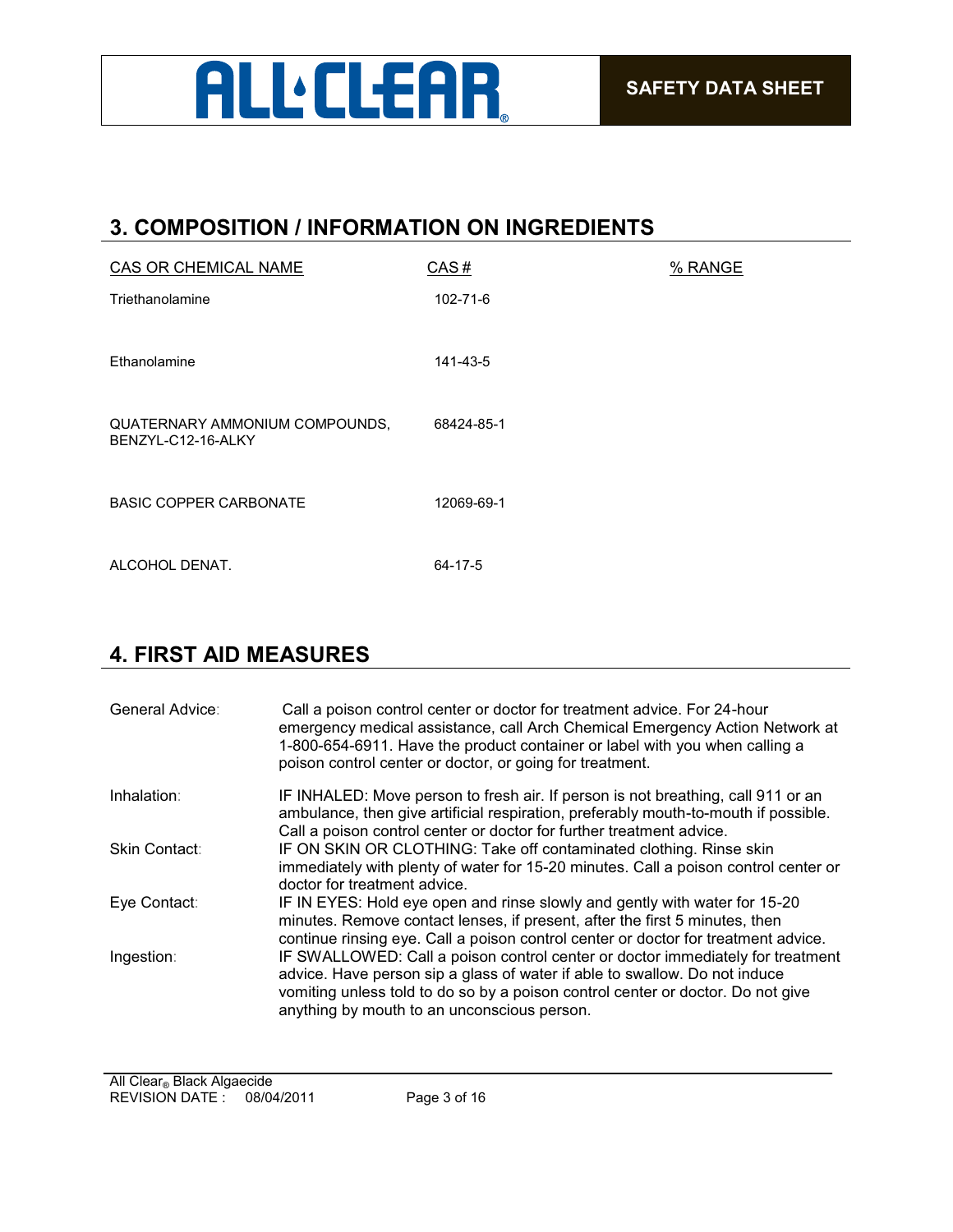

## **5. FIRE FIGHTING MEASURES**

| Flammability Summary (OSHA):          | The product is not flammable., Not combustible., The substance or<br>mixture is not classified as pyrophoric., Not explosive                                                                                                             |
|---------------------------------------|------------------------------------------------------------------------------------------------------------------------------------------------------------------------------------------------------------------------------------------|
| <b>Flammable Properties</b>           |                                                                                                                                                                                                                                          |
| Fire / Explosion Hazards:             | Will not burn                                                                                                                                                                                                                            |
| <b>Extinguishing Media:</b>           | Use extinguishing measures that are appropriate to local<br>circumstances and the surrounding environment.                                                                                                                               |
| Fire Fighting Instructions:           | Use water spray to cool unopened containers. In case of fire, use<br>normal fire-fighting equipment and the personal protective<br>equipment recommended in Section 8 to include a NIOSH approved<br>self-contained breathing apparatus. |
| <b>Hazardous Combustion Products:</b> | During a fire, irritating and highly toxic gases may be generated by<br>thermal decomposition or combustion.                                                                                                                             |

## **6. ACCIDENTAL RELEASE MEASURES**

| Personal Protection for Emergency<br>Situations: | Additional protective clothing must be worn to prevent personal<br>contact with this material. Those items include but are not limited to<br>boots, impervious gloves, hard hat, splash-proof goggles,<br>impervious clothing, i.e., chemically impermeable suit, self-contained<br>breathing apparatus. |
|--------------------------------------------------|----------------------------------------------------------------------------------------------------------------------------------------------------------------------------------------------------------------------------------------------------------------------------------------------------------|
| <b>Spill Mitigation Procedures</b>               |                                                                                                                                                                                                                                                                                                          |
| Air Release:                                     | Keep people away from and upwind of spill/leak.                                                                                                                                                                                                                                                          |
| Water Release:                                   | solublelf the product contaminates rivers and lakes or drains inform<br>respective authorities.                                                                                                                                                                                                          |
| Land Release:                                    | Contain and/or absorb spill with inert material (e.g. sand,                                                                                                                                                                                                                                              |
|                                                  | vermiculite). Do not use clay to absorb spill. Avoid release to the<br>environment.                                                                                                                                                                                                                      |
| Additional Spill Information :                   | Prevent further leakage or spillage if safe to do so. Use personal<br>protective equipment as required. Evacuate personnel to safe areas.                                                                                                                                                                |

## **7. HANDLING AND STORAGE**

| Handling:                       | Do not take internally. Avoid contact with skin, eyes and clothing. If<br>in eyes or on skin, rinse well with water. Avoid breathing vapors,<br>mist or gas. |
|---------------------------------|--------------------------------------------------------------------------------------------------------------------------------------------------------------|
| Storage:                        | Store in a cool, dry and well ventilated place. Isolate from<br>incompatible materials. Do not freeze.                                                       |
| All Olivers Directs Almontation |                                                                                                                                                              |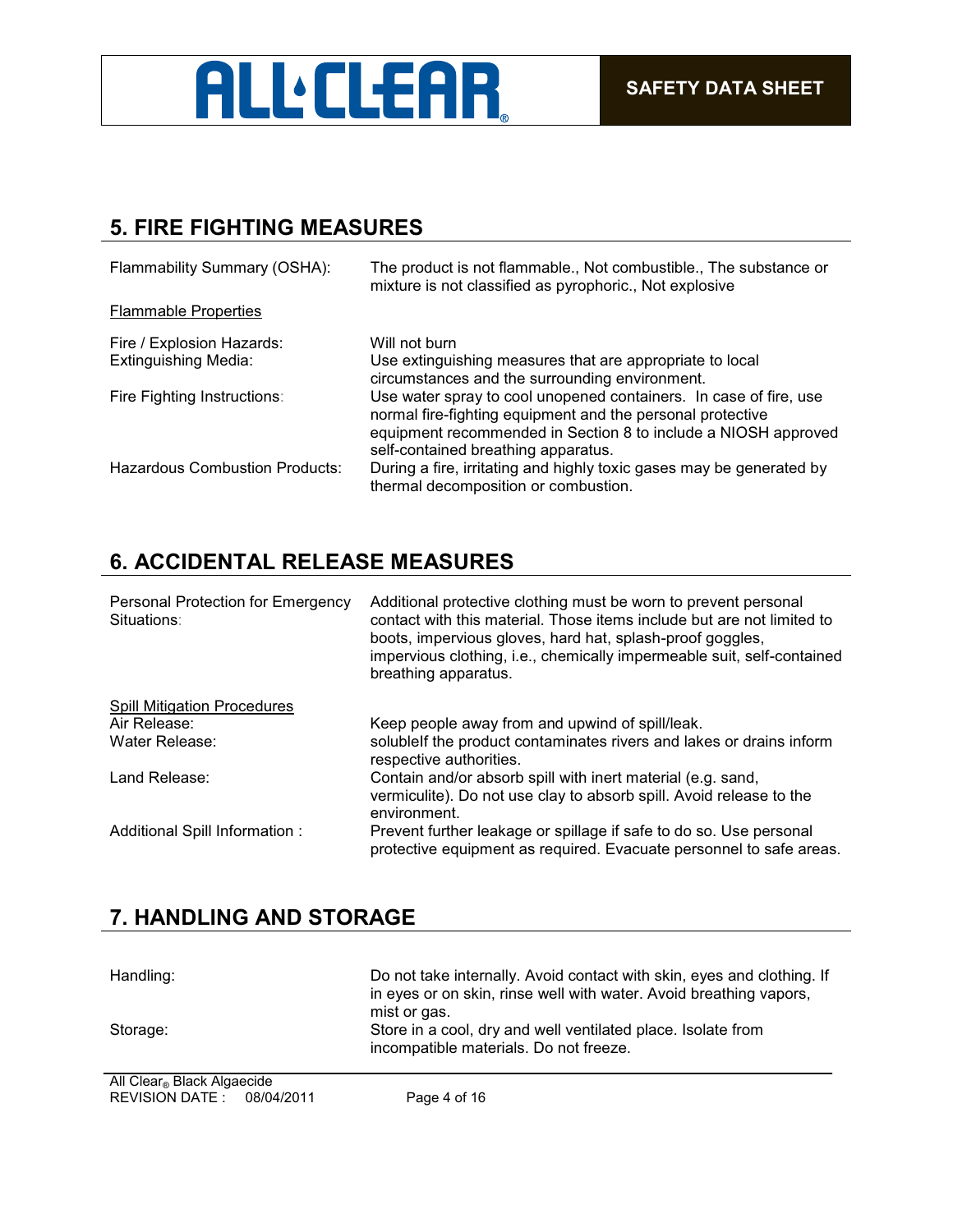

Incompatible Materials for Storage: Refer to Section 10, "Incompatible Materials."

## **8. EXPOSURE CONTROLS / PERSONAL PROTECTION**

| Ventilation:                                                                           | Use local exhaust ventilation to maintain levels below exposure limits.                                                                                                                                                                                                                                                                                                                        |                               |                                                   |  |
|----------------------------------------------------------------------------------------|------------------------------------------------------------------------------------------------------------------------------------------------------------------------------------------------------------------------------------------------------------------------------------------------------------------------------------------------------------------------------------------------|-------------------------------|---------------------------------------------------|--|
| Protective Equipment for Routine Use of Product                                        |                                                                                                                                                                                                                                                                                                                                                                                                |                               |                                                   |  |
| <b>Respiratory Protection:</b>                                                         | Wear a NIOSH approved respirator if levels above the exposure limits are<br>possible., A NIOSH approved air purifying respirator with organic vapor/N95<br>cartridges. Air purifying respirators should not be used in oxygen deficient or<br>IDLH atmospheres or if exposure concentrations exceed ten (10) times the<br>published limit. A NIOSH approved full-face respirator as a minimum. |                               |                                                   |  |
| Skin Protection:                                                                       | Avoid contact with skin. Impervious gloves Boots Apron A full impervious suit                                                                                                                                                                                                                                                                                                                  |                               |                                                   |  |
| Eye Protection:<br>Protective Clothing Type:<br><b>General Protective</b><br>Measures: | is recommended if exposure is possible to a large portion of the body.<br>Chemical resistant goggles must be worn. Face-shield<br>Impervious, Neoprene, Butyl rubber<br>Ensure that eyewash stations and safety showers are close to the<br>workstation location.                                                                                                                              |                               |                                                   |  |
| <b>Exposure Limit Data</b>                                                             |                                                                                                                                                                                                                                                                                                                                                                                                |                               |                                                   |  |
| <b>CHEMICAL NAME</b><br>Triethanolamine                                                | CAS#<br>102-71-6                                                                                                                                                                                                                                                                                                                                                                               | Name of Limit<br><b>ACGIH</b> | Exposure<br>$5$ mg/m $3$<br><b>TWA</b>            |  |
| Ethanolamine                                                                           | 141-43-5                                                                                                                                                                                                                                                                                                                                                                                       | <b>ACGIH</b>                  | 3 ppm<br><b>TWA</b>                               |  |
| Ethanolamine                                                                           | 141-43-5                                                                                                                                                                                                                                                                                                                                                                                       | <b>ACGIH</b>                  | <b>STEL</b><br>6 ppm                              |  |
| Ethanolamine                                                                           | 141-43-5                                                                                                                                                                                                                                                                                                                                                                                       | OSHA <sub>Z1</sub>            | 3 ppm<br><b>TWA</b><br>$6$ mg/m $3$<br><b>TWA</b> |  |
| Ethanolamine                                                                           | 141-43-5                                                                                                                                                                                                                                                                                                                                                                                       | NIOSH-IDLH                    | 30 ppm                                            |  |
| <b>BASIC COPPER CARBONATE</b>                                                          | 12069-69-1                                                                                                                                                                                                                                                                                                                                                                                     | <b>ACGIH</b>                  | 1 mg/m3 Calculated as Cu TWA<br>dusts and mists   |  |
| <b>BASIC COPPER CARBONATE</b>                                                          | 12069-69-1                                                                                                                                                                                                                                                                                                                                                                                     | OSHA <sub>Z1</sub>            | 1 mg/m $3$<br>TWA dusts and mists                 |  |
| <b>BASIC COPPER CARBONATE</b>                                                          | 12069-69-1                                                                                                                                                                                                                                                                                                                                                                                     | NIOSH-IDLH                    | 100 mg/m3                                         |  |
| ALCOHOL DENAT.                                                                         | 64-17-5                                                                                                                                                                                                                                                                                                                                                                                        | <b>ACGIH</b>                  | 1,000 ppm<br><b>TWA</b>                           |  |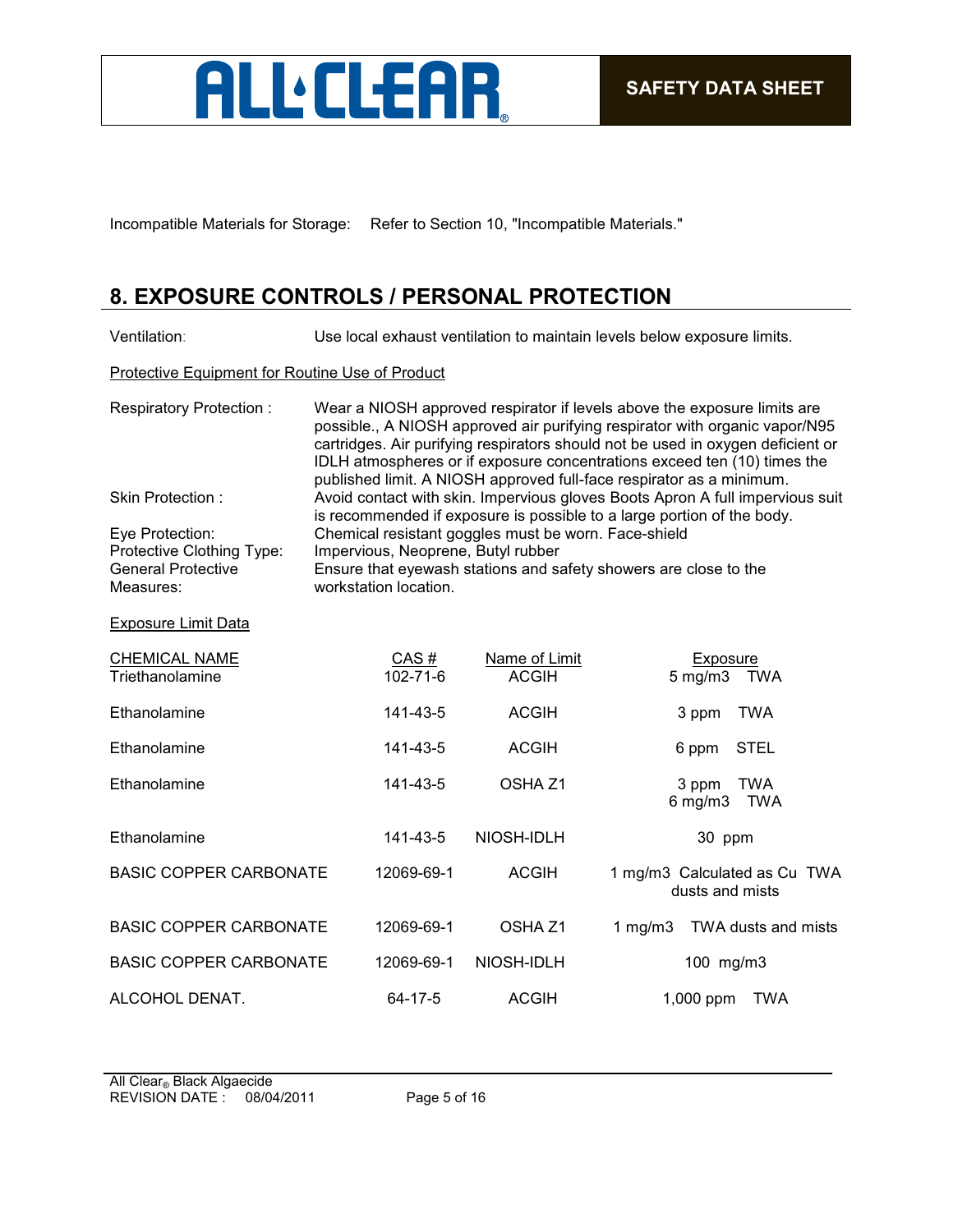

| ALCOHOL DENAT. | 64-17-5 | OSHA Z1    | 1,000 ppm $TWA$<br>1,900 mg/m $3$ TWA |
|----------------|---------|------------|---------------------------------------|
| ALCOHOL DENAT. | 64-17-5 | NIOSH-IDLH | 3,300 ppm                             |

### **9. PHYSICAL AND CHEMICAL PROPERTIES**

| <b>Physical State:</b><br>Form<br>Color:<br>Odor:<br>Molecular Weight:<br>Specific Gravity: | liquid<br>No data.<br>dark blue<br>No data.<br>None established<br>1.049<br>20 °C |
|---------------------------------------------------------------------------------------------|-----------------------------------------------------------------------------------|
| pH :                                                                                        | $9.5 - 9.7$                                                                       |
| Boiling Point:                                                                              |                                                                                   |
|                                                                                             | no data available                                                                 |
| Freezing Point:                                                                             |                                                                                   |
| Melting Point:                                                                              | not applicable                                                                    |
|                                                                                             | not applicable                                                                    |
| Density:                                                                                    | no data available                                                                 |
| <b>Bulk Density:</b>                                                                        | no data available                                                                 |
| Vapor Pressure:                                                                             | no data available                                                                 |
| Vapor Density:                                                                              | > 1                                                                               |
| Viscosity:                                                                                  | 34.5 mPas                                                                         |
|                                                                                             | 20 °C no data available                                                           |
| Solubility in Water:                                                                        | soluble                                                                           |
| Partition coefficient n-                                                                    | no data available                                                                 |
| octanol/water:                                                                              |                                                                                   |
| <b>Evaporation Rate:</b>                                                                    | no data available                                                                 |
| Oxidizing:                                                                                  | None established                                                                  |
| Volatiles, % by vol.:                                                                       | no data available                                                                 |
| <b>VOC Content</b>                                                                          | no data available                                                                 |
| <b>HAP Content</b>                                                                          | Not applicable                                                                    |

### **10. STABILITY AND REACTIVITY**

| Stability and Reactivity Summary: | Stable under normal conditions.                             |
|-----------------------------------|-------------------------------------------------------------|
| Conditions to Avoid:              | Heat.                                                       |
| Chemical Incompatibility:         | Strong acids and oxidizing agents, Clay                     |
| Hazardous Decomposition Products: | Hydrogen chloride gas, Carbon oxides, nitrogen oxides (NOx) |
| Decomposition Temperature:        | No data                                                     |

REVISION DATE : 08/04/2011 Page 6 of 16 All Clear® Black Algaecide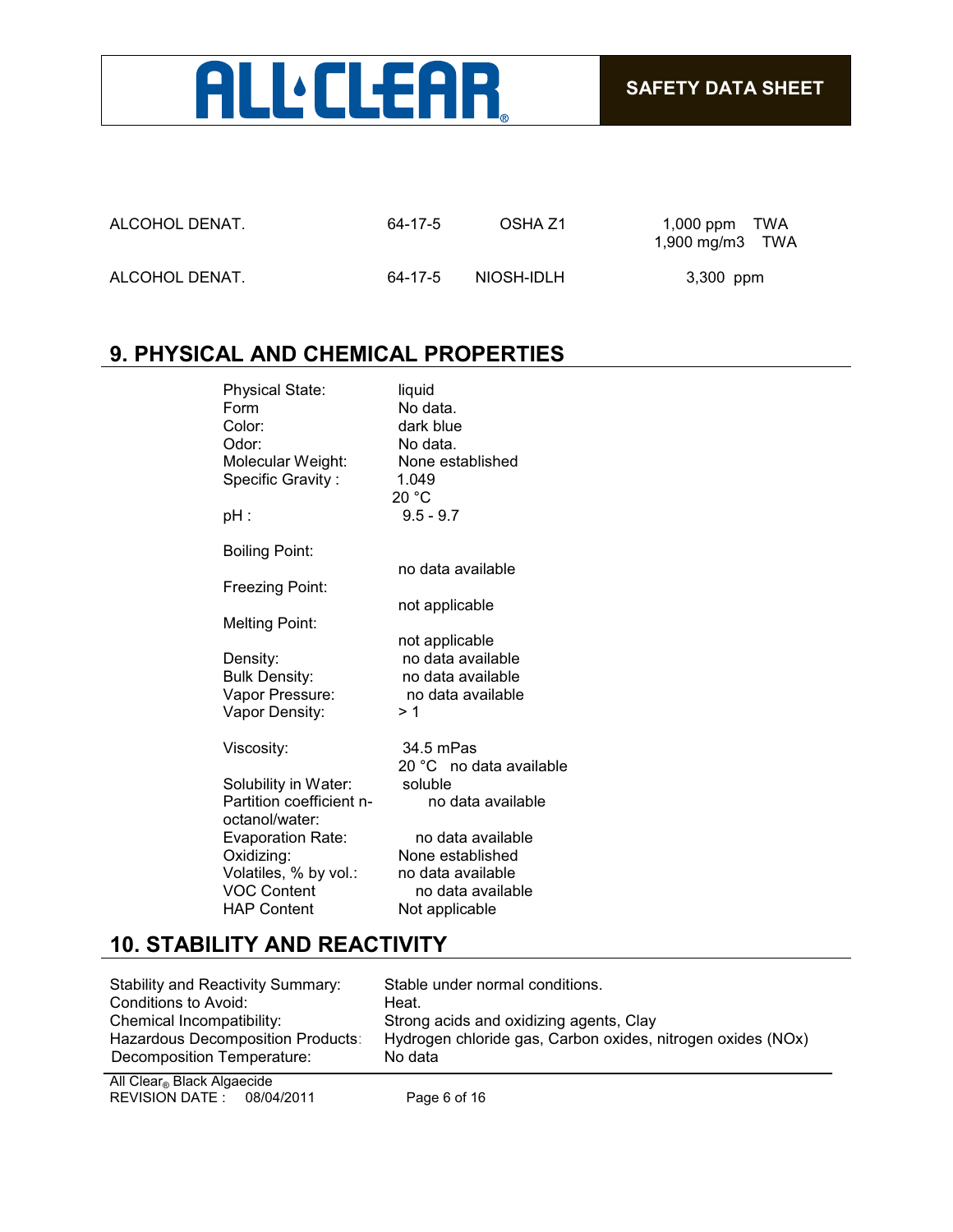## **ALL'CLEAR**

## **11. TOXICOLOGICAL INFORMATION**

| <b>Component Animal Toxicology</b>                          |                                                                                                           |
|-------------------------------------------------------------|-----------------------------------------------------------------------------------------------------------|
| Oral LD50 value:                                            |                                                                                                           |
| Triethanolamine                                             | $= 7,390$ mg/kg<br>LD <sub>50</sub><br>Rat                                                                |
| Ethanolamine                                                | LD50<br>$= 1,700$ mg/kg<br>rat                                                                            |
| <b>QUATERNARY</b>                                           | LD50<br>$= 426$ mg/kg<br>Rat                                                                              |
| <b>AMMONIUM</b>                                             |                                                                                                           |
| COMPOUNDS, BENZYL-                                          |                                                                                                           |
| C12-16-ALKY                                                 |                                                                                                           |
| <b>BASIC COPPER</b>                                         | LD50<br>$= 1,350$ mg/kg<br>rat                                                                            |
| <b>CARBONATE</b><br>ALCOHOL DENAT.                          | LD <sub>50</sub><br>$= 7,060$ mg/kg<br>Rat                                                                |
|                                                             |                                                                                                           |
| <b>Component Animal Toxicology</b>                          |                                                                                                           |
| Dermal LD50 value:                                          |                                                                                                           |
| Triethanolamine                                             | $> 2,000$ mg/kg<br>Rabbit<br>LD50                                                                         |
| Ethanolamine                                                | Approximately 1,000 mg/kg<br>LD50<br>rabbit                                                               |
| <b>QUATERNARY</b>                                           | No data                                                                                                   |
| AMMONIUM                                                    |                                                                                                           |
| COMPOUNDS, BENZYL-                                          |                                                                                                           |
| C12-16-ALKY                                                 |                                                                                                           |
| <b>BASIC COPPER</b>                                         | no data available                                                                                         |
| <b>CARBONATE</b><br>ALCOHOL DENAT.                          | LD50<br>Believed to be $> 2,000$ mg/kg<br>Rabbit                                                          |
|                                                             |                                                                                                           |
|                                                             |                                                                                                           |
| <b>Component Animal Toxicology</b>                          |                                                                                                           |
| Inhalation LC50 value:<br>Triethanolamine                   |                                                                                                           |
| Ethanolamine                                                | A saturated vapor concentration for 8 hours (rats) did not produce any deaths.<br>LC50 1h<br>$> 4.8$ MG/L |
|                                                             | mouse                                                                                                     |
| Ethanolamine                                                | $LCSO$ 4 h<br>> 970 ppm mouse                                                                             |
| <b>QUATERNARY</b><br><b>AMMONIUM</b>                        | No data                                                                                                   |
| COMPOUNDS, BENZYL-                                          |                                                                                                           |
| C12-16-ALKY                                                 |                                                                                                           |
| <b>BASIC COPPER</b>                                         | no data available                                                                                         |
| <b>CARBONATE</b>                                            |                                                                                                           |
| ALCOHOL DENAT.                                              | 20,000 ppm Rat<br>Inhalation LC50 $10 h =$                                                                |
|                                                             |                                                                                                           |
| <b>Product Animal Toxicity</b>                              |                                                                                                           |
| Oral LD50 value:                                            | 1,030 mg/kg<br>Rat                                                                                        |
|                                                             |                                                                                                           |
| All Clear® Black Algaecide<br>08/04/2011<br>REVISION DATE : | Page 7 of 16                                                                                              |
|                                                             |                                                                                                           |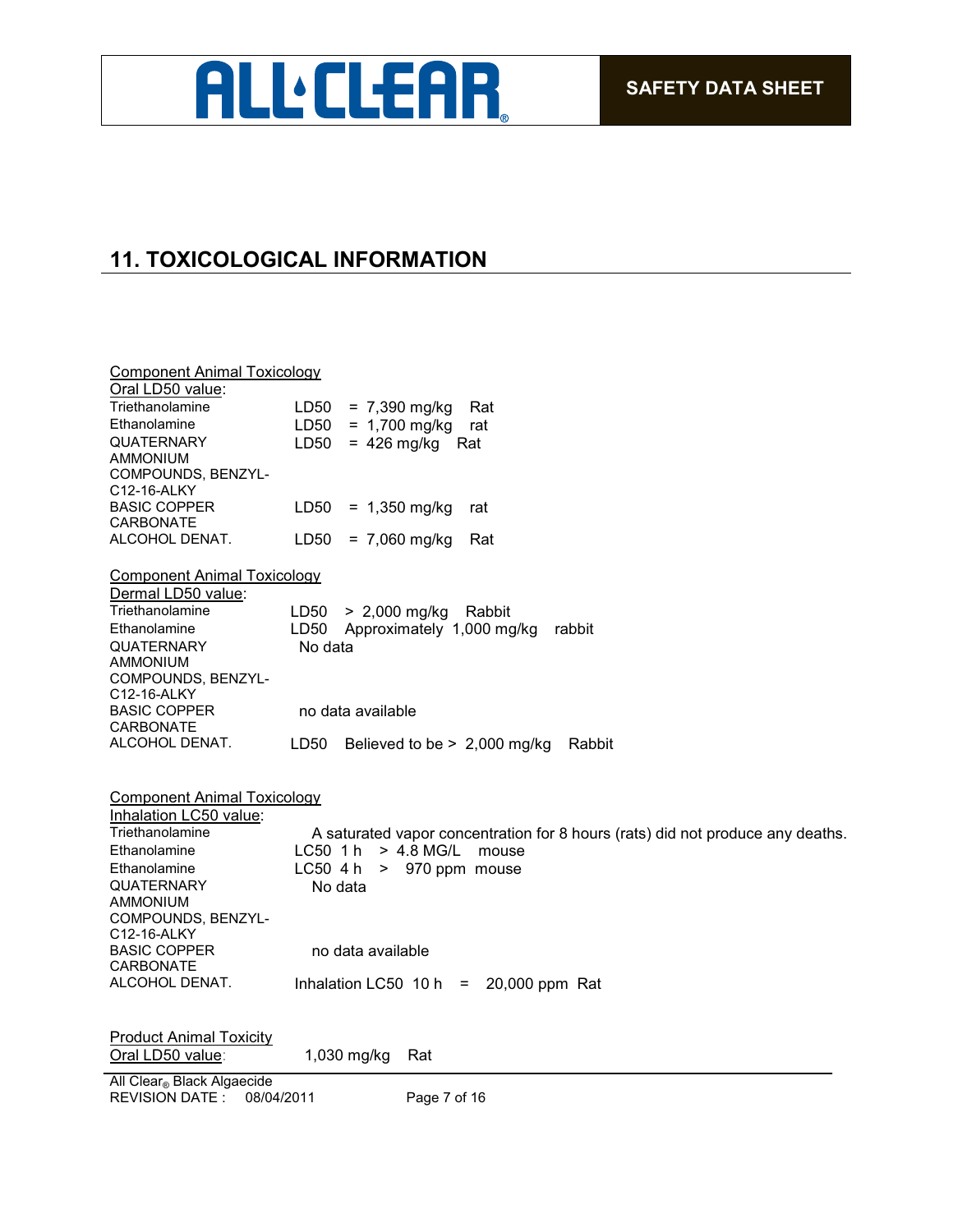# **ALL'CLEAR**

| Dermal LD50 value:<br>Inhalation LC50       | 1,872 mg/kg<br>Rat<br>No data. |                                                                                                                                                                                                                       |  |  |  |
|---------------------------------------------|--------------------------------|-----------------------------------------------------------------------------------------------------------------------------------------------------------------------------------------------------------------------|--|--|--|
| value:                                      |                                |                                                                                                                                                                                                                       |  |  |  |
| Skin Irritation:                            | Corrosive to skin              |                                                                                                                                                                                                                       |  |  |  |
| Eye Irritation:                             | Corrosive to eyes              |                                                                                                                                                                                                                       |  |  |  |
| <b>Skin Sensitization:</b>                  |                                | Not believed to be sensitising to skin.                                                                                                                                                                               |  |  |  |
| Subchronic / Chronic<br>Toxicity:           | secondary to burns.            | There are no known or reported effects from repeated exposure except those                                                                                                                                            |  |  |  |
| Reproductive and<br>Developmental Toxicity: |                                | Not known or reported to cause reproductive or developmental toxicity.                                                                                                                                                |  |  |  |
| Triethanolamine                             |                                | This product has been tested and was shown not to<br>produce any adverse effects on reproductive function or<br>fetal development when administered to laboratory<br>animals.                                         |  |  |  |
| Ethanolamine                                |                                | This chemical has been tested in laboratory animals<br>and no evidence of teratogenicity, embryotoxicity or<br>fetotoxicity was seen.                                                                                 |  |  |  |
| ALCOHOL DENAT.                              |                                | This chemical has been tested in laboratory animals<br>and developmental and/or teratogenic effects were seen<br>following ingestion.                                                                                 |  |  |  |
| Mutagenicity:                               |                                | Not known or reported to be mutagenic.                                                                                                                                                                                |  |  |  |
| Triethanolamine                             |                                | This chemical has been shown to be non-mutagenic<br>based on a battery of assays.                                                                                                                                     |  |  |  |
| Ethanolamine                                |                                | This chemical has been tested in a battery of<br>mutagenicity/genotoxicity assays and the results were                                                                                                                |  |  |  |
| ALCOHOL DENAT.                              |                                | negative.<br>This product has been tested for mutagenicity. Tests<br>revealed both positive and negative results. Based on<br>the weight of evidence, we judge this product NOT to be<br>a mutagenic hazard.          |  |  |  |
| Carcinogenicity:                            |                                | This product is not known or reported to be carcinogenic by any reference<br>source including IARC, OSHA, NTP or EPA.                                                                                                 |  |  |  |
| Triethanolamine                             |                                | The International Agency for Research on Cancer<br>(IARC) has classified this product or a component of<br>this product as a Group 3 substance, Unclassifiable as<br>to Its Carcinogenicity to Humans.                |  |  |  |
| Ethanolamine                                |                                | This product is not known or reported to be carcinogenic<br>by any reference source including IARC, OSHA, NTP or<br>EPA. Chemicals of similar structure have been shown<br>not to cause cancer in laboratory animals. |  |  |  |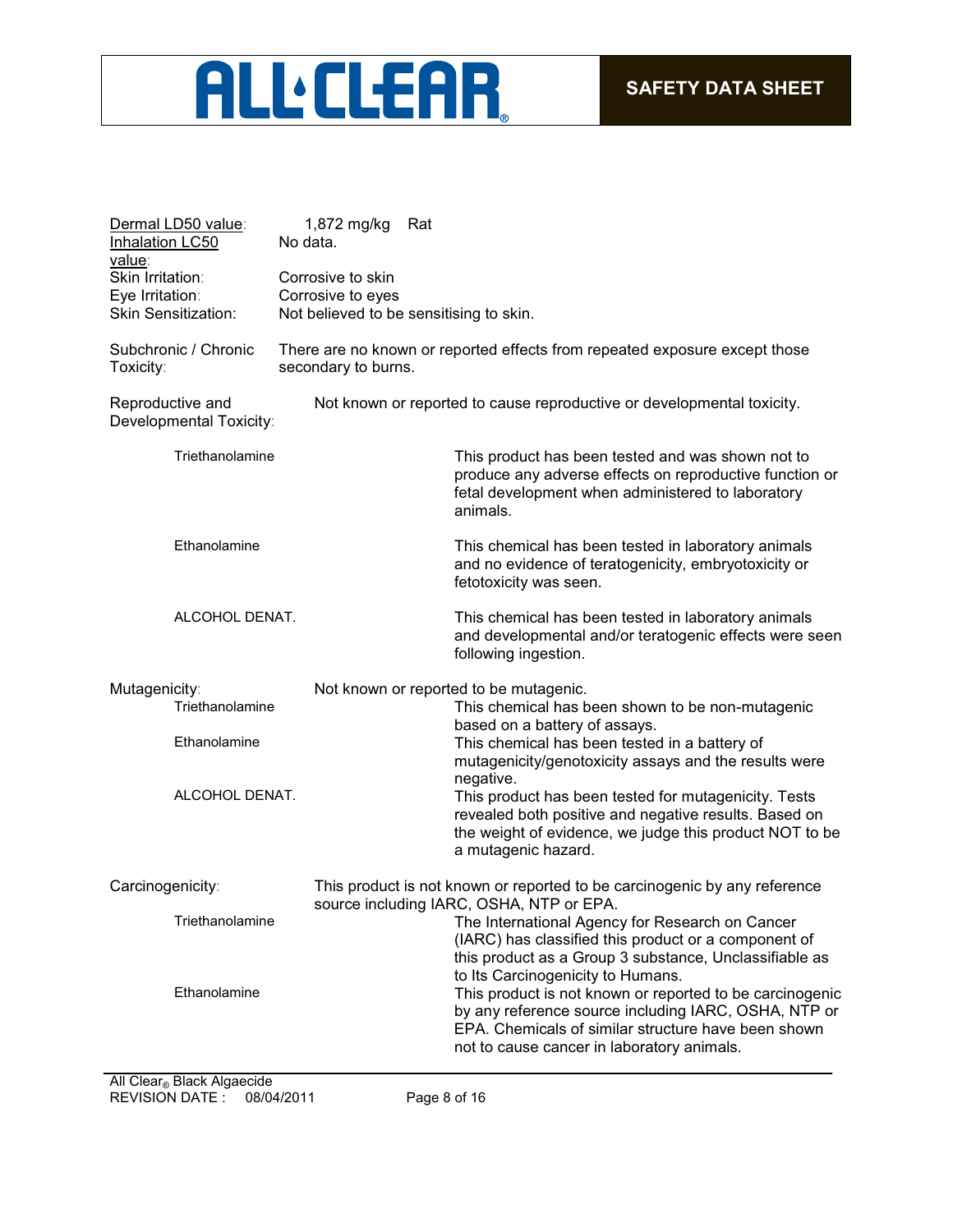

ALCOHOL DENAT. The International Agency for Research on Cancer (IARC) has classified this product or a component of this product as a Group 3 substance, Unclassifiable as to Its Carcinogenicity to Humans. The FDA determined that this product is not carcinogenic in laboratory animals.

#### **12. ECOLOGICAL INFORMATION**

Overview: Very toxic to aquatic organisms.

#### Ecological Toxicity Values for: **Triethanolamine**

| Fathead minnow (Pimephales -             |        | (measured, flow-through) 96 h LC50 = $11,800$ mg/l |
|------------------------------------------|--------|----------------------------------------------------|
| promelas),                               |        |                                                    |
| Daphnia magna,                           |        | (nominal, static). 24 h EC50= 1,850 mg/l           |
| Common shrimp (Crangon                   |        | - (nominal, renewal). 48 h LC50> 100 mg/l          |
| crangon)                                 |        |                                                    |
| Green algae (Scenedesmus<br>subspicatus) | $\sim$ | (nominal, static). 48 h $EC50 = 750$ mg/l          |
|                                          |        |                                                    |

#### Ecological Toxicity Values for: **Ethanolamine**

|                | Rainbow trout (Oncorhynchus - (nominal, static). 96 h LC50 = 150 mg/l                     |
|----------------|-------------------------------------------------------------------------------------------|
|                | (nominal, static). 96 h LC50 = $337.5$ mg/l<br>(nominal, static). 96 h LC50 = 329.16 mg/l |
| $\blacksquare$ | (measured, flow-through) 96 h LC50 = 2,070 mg/l                                           |
|                | (measured, static) 96 h LC50 = 170 mg/l                                                   |
|                | (nominal, static). 24 h $LC50 = 140$ mg/l                                                 |
| $-$            | (nominal, renewal). 48 h LC50> 100 mg/l                                                   |
| $\blacksquare$ | 48 h LC50= 7,100 mg/l                                                                     |
| $\sim$         | 48 h EC50= 65 mg/l                                                                        |
|                | $\blacksquare$                                                                            |

#### Ecological Toxicity Values for: **ALCOHOL DENAT.**

| Fathead minnow (Pimephales       | - (nominal, static). 96 h LC50 = 14,700 mg/l   |
|----------------------------------|------------------------------------------------|
| promelas),                       |                                                |
| Rainbow trout (Salmo gairdneri), | - (nominal, static). 96 h LC50 = $13,000$ mg/l |
| Brine shrimp                     | - (nominal, static). $48 h$ LC50= $25.5$ mg/l  |
| Daphnia pulex                    | - (nominal, static). 18 h LC50= 12,100 mg/l    |
| Daphnia magna,                   | - (nominal, static). 48 h EC50> 10,000 mg/l    |
| Daphnia magna,                   | - (nominal, static). $48 h$ LC50= $9,248$ mg/l |
| Ceriodaphnia dubia               | - (nominal, static). $48 h$ LC50= $8,808$ mg/l |
|                                  |                                                |

REVISION DATE : 08/04/2011 Page 9 of 16 All Clear<sub>®</sub> Black Algaecide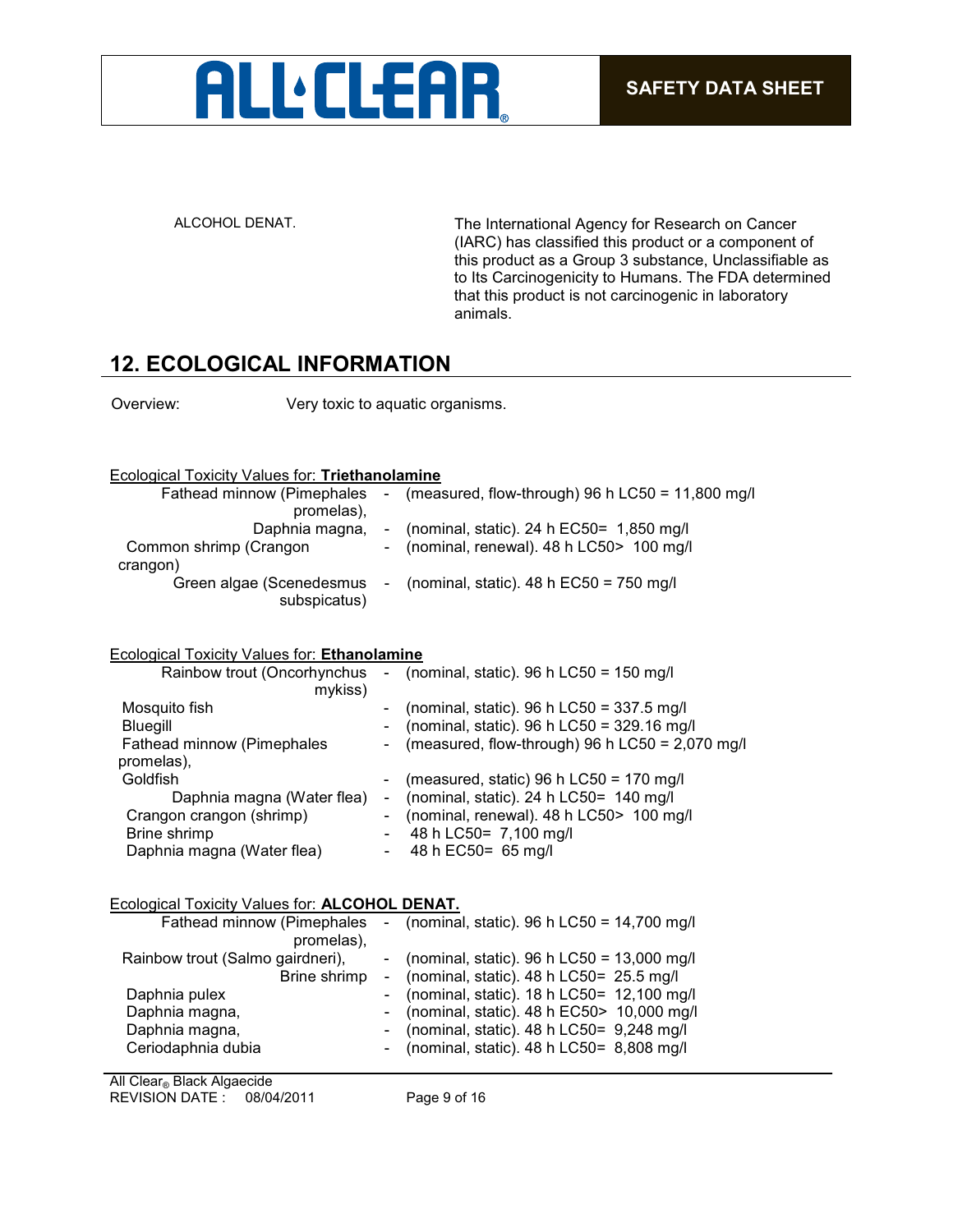

## **13. DISPOSAL CONSIDERATIONS**

**CARE MUST BE TAKEN TO PREVENT ENVIRONMENTAL CONTAMINATION FROM THE USE OF THE MATERIAL. THE USER OF THE MATERIAL HAS THE RESPONSIBILITY TO DISPOSE OF UNUSED MATERIAL, RESIDUES AND CONTAINERS IN COMPLIANCE WITH ALL RELEVANT LOCAL, STATE AND FEDERAL LAWS AND REGULATIONS REGARDING TREATMENT, STORAGE AND DISPOSAL FOR HAZARDOUS AND NONHAZARDOUS WASTES.** 

Waste Disposal Summary : If this product becomes a waste, it DOES NOT meet the criteria of a hazardous waste as defined under 40 CFR 261, in that it does not exhibit the characteristics of hazardous waste of Subpart C, nor is it listed as a hazardous waste under Subpart D.As a nonhazardous liquid waste, it should be disposed of in accordance with local, state and federal regulations.

Potential US EPA Waste Codes : not applicable

### **14. TRANSPORT INFORMATION**

Land (US DOT): UN1760 CORROSIVE LIQUID, N.O.S. (COPPER TRIETHANOLAMINE COMPLEX) 8 III Water (IMDG): UN1760 CORROSIVE LIQUID, N.O.S., (COPPER TRIETHANOLAMINE COMPLEX) 8 III Marine Pollutant: No

Air (IATA): UN1760 CORROSIVE LIQUID, N.O.S., (COPPER TRIETHANOLAMINE COMPLEX) 8 III Emergency Response Guide Number: ERG # 154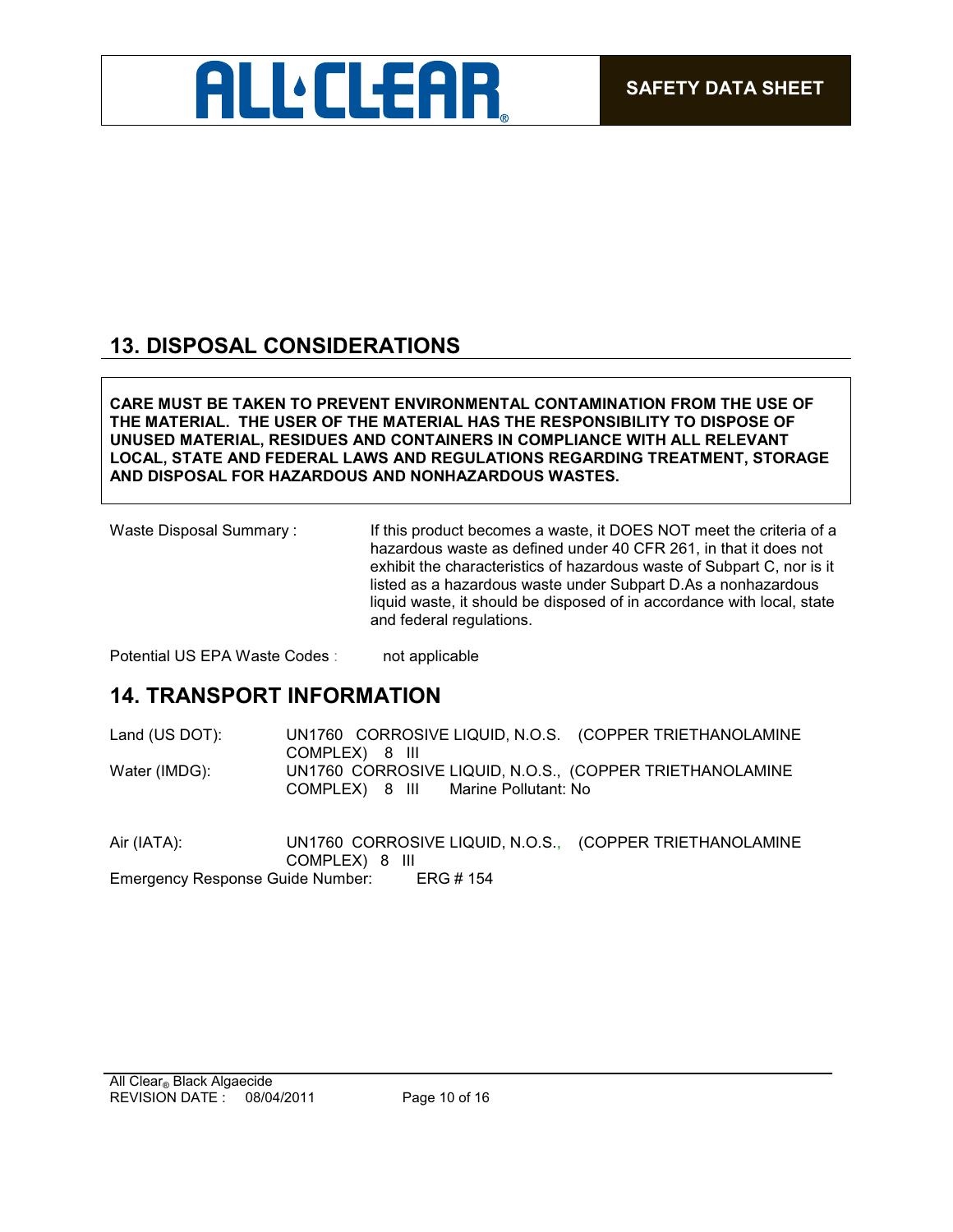

Transportation Notes**:** Under specific circumstances, this product can ship under two transport exceptions, Limited Quantity or Consumer Commodity. See Bill of Lading for proper shipping description.

EMS: F-A, S-B

## **15. REGULATORY INFORMATION**

#### **UNITED STATES:**

| Toxic Substances Control Act (TSCA):                         | This is an EPA registered pesticide.                                                                                                                     |
|--------------------------------------------------------------|----------------------------------------------------------------------------------------------------------------------------------------------------------|
| <b>EPA Pesticide Registration Number:</b>                    | None established                                                                                                                                         |
| <b>FIFRA Listing of Pesticide Chemicals</b><br>(40 CFR 180): | This product is regulated under the Federal Insecticide,<br>Fungicide and Rodenticide Act. It must be used for purposes<br>consistent with its labeling. |

#### **Superfund Amendments and Reauthorization Act (SARA) Title III:**

Hazard Categories Sections 311 / 312 (40 CFR 370.2):

#### **Emergency Planning & Community Right to Know (40 CFR 355, App. A):**

**Extremely Hazardous Substance Section 302 - Threshold Planning Quantity:** ZUS\_SAR302 TPQ (threshold planning None established quantity)

#### **Reportable Quantity (49 CFR 172.101, Appendix):**

|            | ZUS CERCLA Reportable quantity | Diethanolamine<br>Value: 100lbs<br>Formaldehyde<br>Value: 100lbs<br>Sodium hydroxide<br>Value: 1,000lbs |
|------------|--------------------------------|---------------------------------------------------------------------------------------------------------|
| ZUS SAR302 | Reportable quantity            | Formaldehyde<br>Value: 100lbs                                                                           |

#### **Supplier Notification Requirements (40 CFR 372.45), 313 Reportable Components**

Diethanolamine Value: < 1% by weight Formaldehyde Value: < 0.1% by weight

REVISION DATE : 08/04/2011 Page 11 of 16 All Clear® Black Algaecide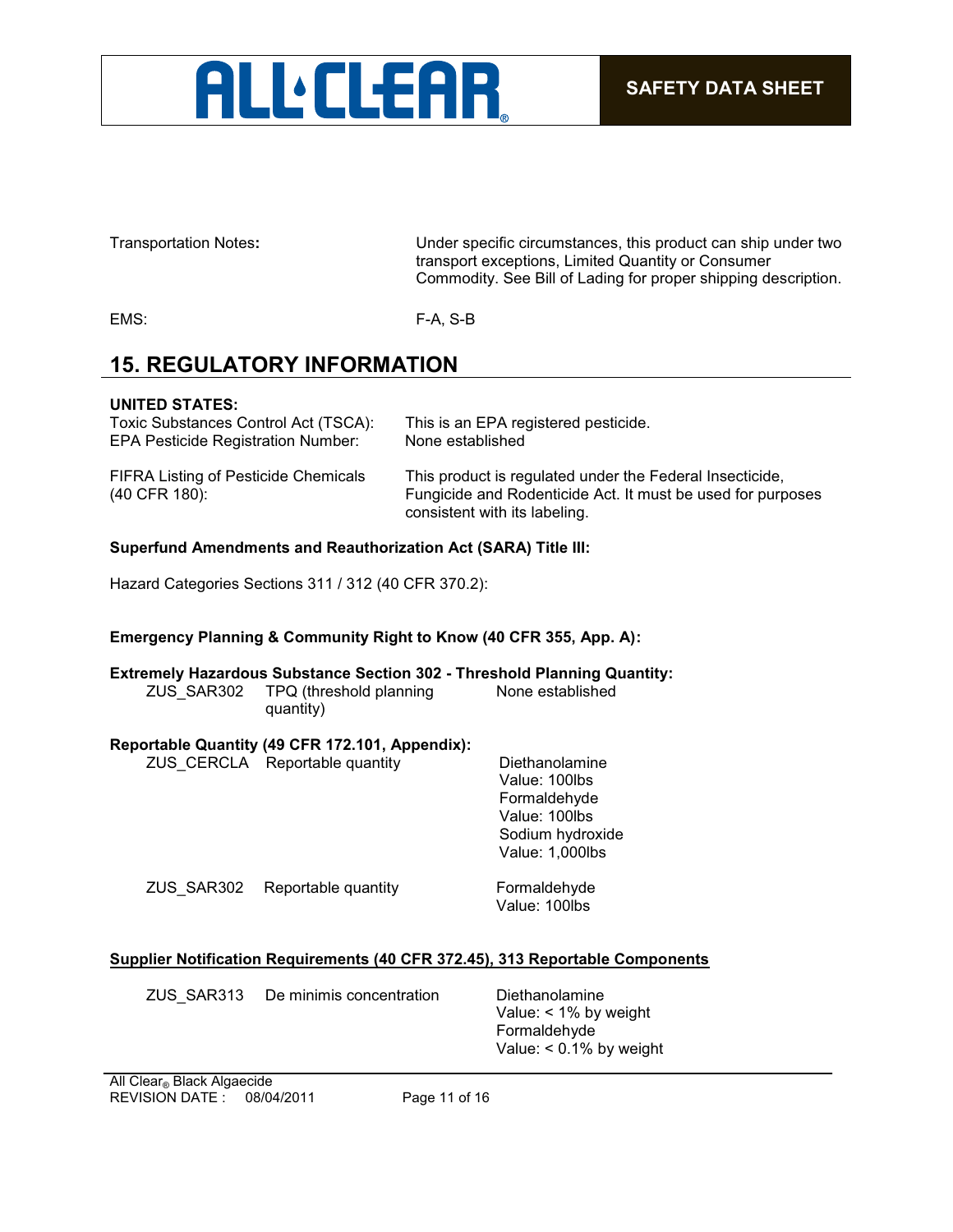

**Clean Air Act Toxic ARP Section 112r:** CAA 112R None established

**Clean Air Act Socmi:** HON SOC

US. EPA Hazardous Organic NESHAP (HON) Synthetic Organic Chemicals (40 CFR 63.100-.106, Table 1) 07 1999 Group I DIETHANOLAMINE (2,2'-IMINODIETHANOL)

US. EPA Hazardous Organic NESHAP (HON) Synthetic Organic Chemicals (40 CFR 63.100-.106, Table 1) 07 1999 Group I ETHANOLAMINE

US. EPA Hazardous Organic NESHAP (HON) Synthetic Organic Chemicals (40 CFR 63.100-.106, Table 1) 07 1999 Group I FORMALDEHYDE

US. EPA Hazardous Organic NESHAP (HON) Synthetic Organic Chemicals (40 CFR 63.100-.106, Table 1) 07 1999 Group I TRIETHANOLAMINE

**Clean Air Act VOC Section 111:** CAA 111

US. EPA Clean Air Act (CAA) Section 111 SOCMI Intermediate or Final Volatile Organic Compounds (40 CFR 60.489) 01 1996 ETHANOLAMINE

US. EPA Clean Air Act (CAA) Section 111 SOCMI Intermediate or Final Volatile Organic Compounds (40 CFR 60.489) 01 1996 FORMALDEHYDE

US. EPA Clean Air Act (CAA) Section 111 SOCMI Intermediate or Final Volatile Organic Compounds (40 CFR 60.489)

REVISION DATE : 08/04/2011 Page 12 of 16 All Clear® Black Algaecide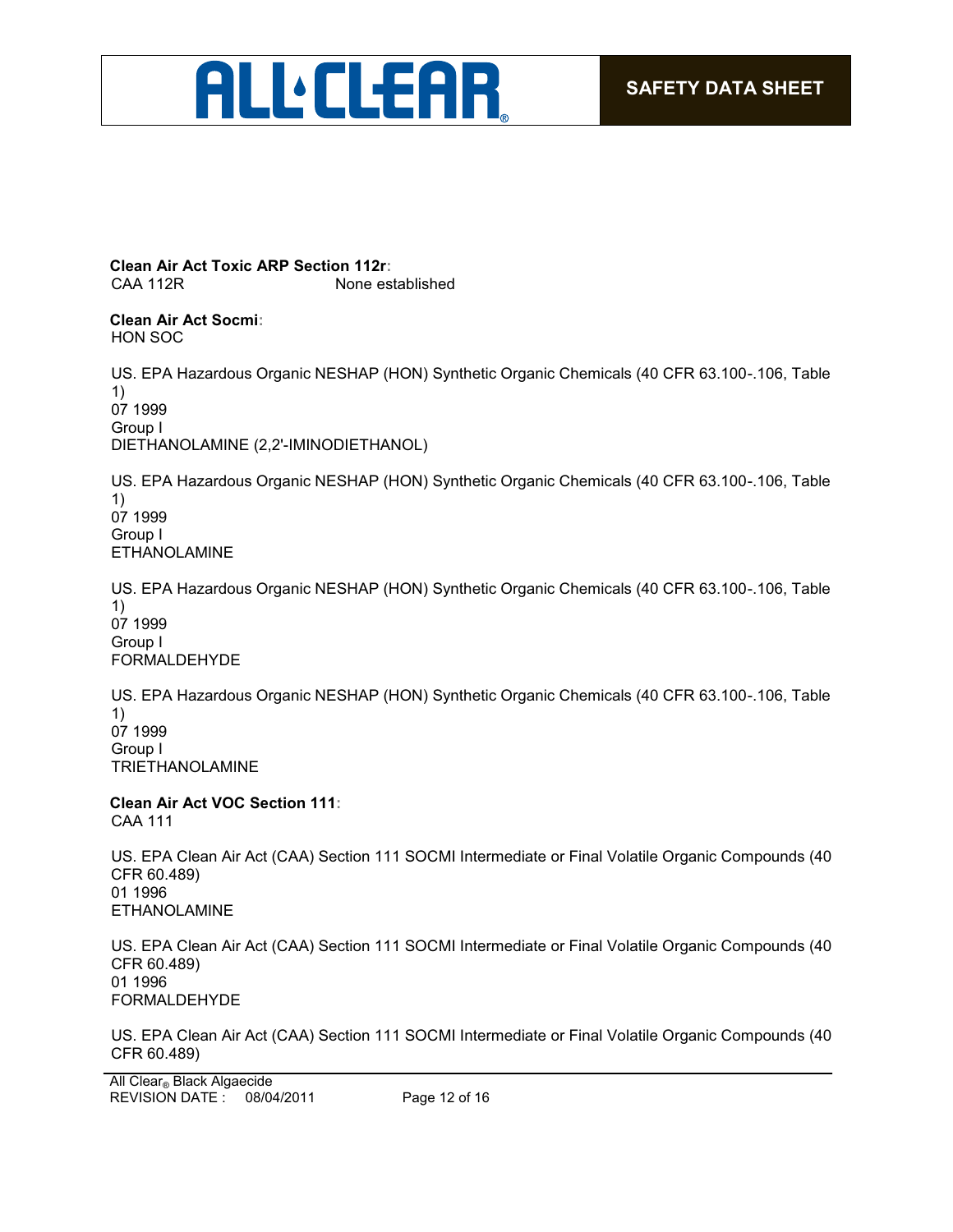## **ALL:CLEAR**

01 1996 SODIUM BENZOATE

US. EPA Clean Air Act (CAA) Section 111 SOCMI Intermediate or Final Volatile Organic Compounds (40 CFR 60.489) 01 1996 ETHYL ALCOHOL

US. EPA Clean Air Act (CAA) Section 111 SOCMI Intermediate or Final Volatile Organic Compounds (40 CFR 60.489) 01 1996 SORBIC ACID

**Clean Air Act Haz. Air Pollutants Section 112:** ZUS CAAHAP

ZUS\_CAAHRP None established

CAA AP

US. EPA Hazardous Organic NESHAP (HON) Hazardous Air Pollutants (40 CFR 63.100-.106, Table 2) 04 1999 DIETHANOLAMINE (2,2'-IMINODIETHANOL)

US. EPA Hazardous Organic NESHAP (HON) Hazardous Air Pollutants (40 CFR 63.100-.106, Table 2) 04 1999 FORMALDEHYDE

US. EPA Hazardous Organic NESHAP (HON) Hazardous Air Pollutants (40 CFR 63.100-.106, Table 2) 04 1999 FORMALDEHYDE

#### **State Right-to-Know Regulations Status of Ingredients**

**Pennsylvania:**

| CAS#         | <b>COMPONENT NAME</b> |
|--------------|-----------------------|
| 141-43-5     | Ethanolamine          |
| 102-71-6     | Triethanolamine       |
| 64-17-5      | Ethanol               |
| $711001$ DTI |                       |

ZUSPA\_RTK

Pennsylvania: Hazardous substance list 1989-08-11 ETHANOL, 2-AMINO-

Pennsylvania: Hazardous substance list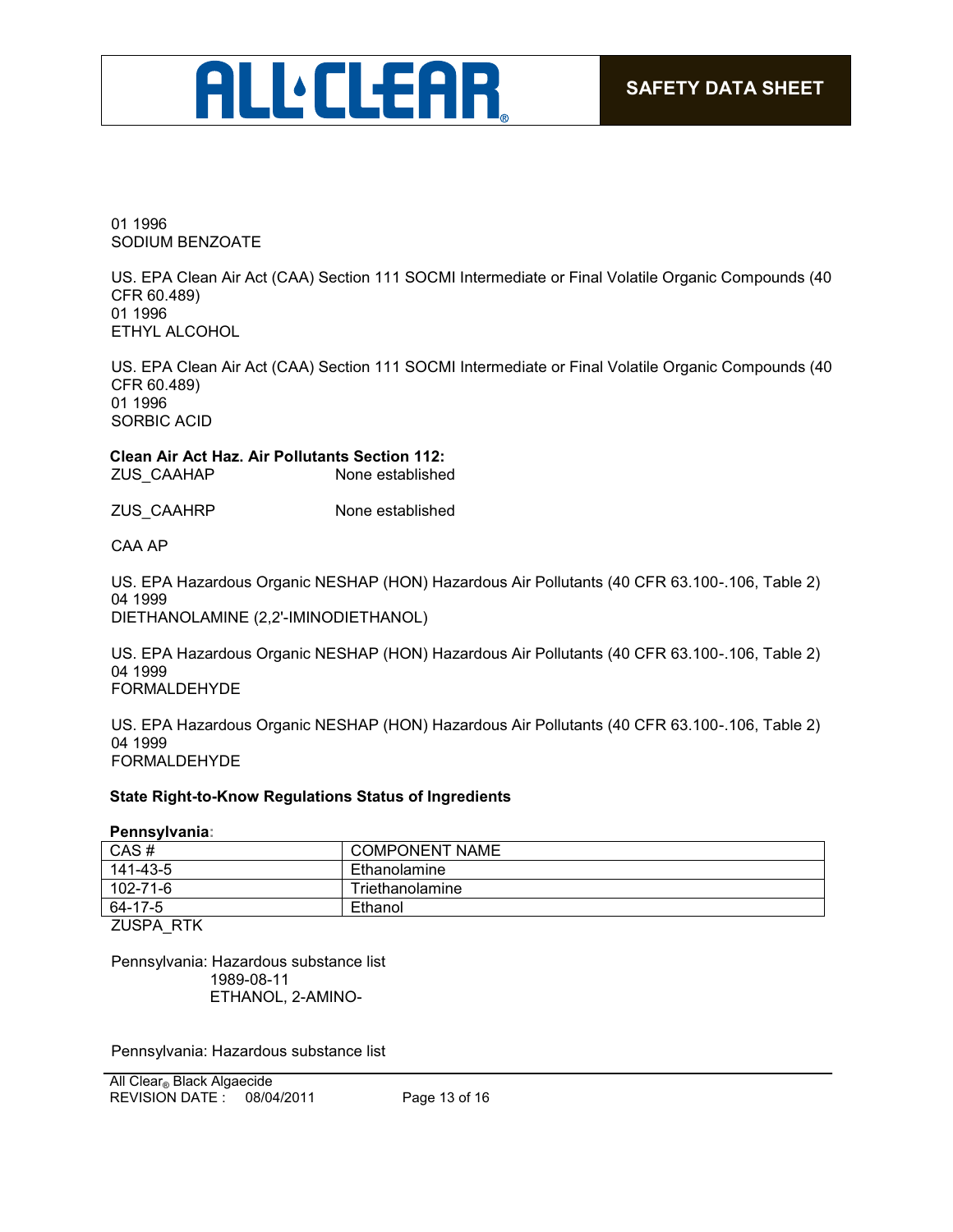## **ALL'CLEAR**

1989-08-11 ETHANOL, 2,2',2''-NITRILOTRIS-

Pennsylvania: Hazardous substance list 1990-01-01 **ETHANOL** hazardous substance

Pennsylvania: Hazardous substance list 1990-01-01 DENATURED ALCOHOL hazardous substance

Pennsylvania: Hazardous substance list 1989-08-11 ETHANOL

#### **New Jersey:**

| CAS#     | <b>COMPONENT NAME</b> |
|----------|-----------------------|
| 141-43-5 | Ethanolamine          |
| 102-71-6 | Triethanolamine       |
| 64-17-5  | Ethanol               |
|          |                       |

ZUSNJ\_RTK

New Jersey Right to Know Hazardous Substance List (RTK-HSL) 2007-03-01 ETHANOLAMINE MONOETHANOLAMINE ETHANOL, 2-AMINO-Special Health Hazard - Corrosive

New Jersey Right to Know Hazardous Substance List (RTK-HSL) 2007-03-01 TRIETHANOLAMINE ETHANOL, 2,2',2"-NITRILOTRIS-

New Jersey Right to Know Hazardous Substance List (RTK-HSL) 2007-03-01 ETHYL ALCOHOL ALCOHOL METHYLCARBINOL ETHANOL Special Health Hazard - Carcinogen, Special Health Hazard - Flammable - Third Degree, Special Health Hazard - Mutagen, Special Health Hazard - Teratogen

#### **Massachusetts:**

| CAS#                                      | $\overline{\phantom{a}}$<br>∋N⊢N<br><b>NAME</b><br>JMF<br>ີ |
|-------------------------------------------|-------------------------------------------------------------|
| $\Lambda$<br>141<br>`-<br>. <u>.</u><br>ີ | unne                                                        |
|                                           |                                                             |

REVISION DATE : 08/04/2011 Page 14 of 16 All Clear® Black Algaecide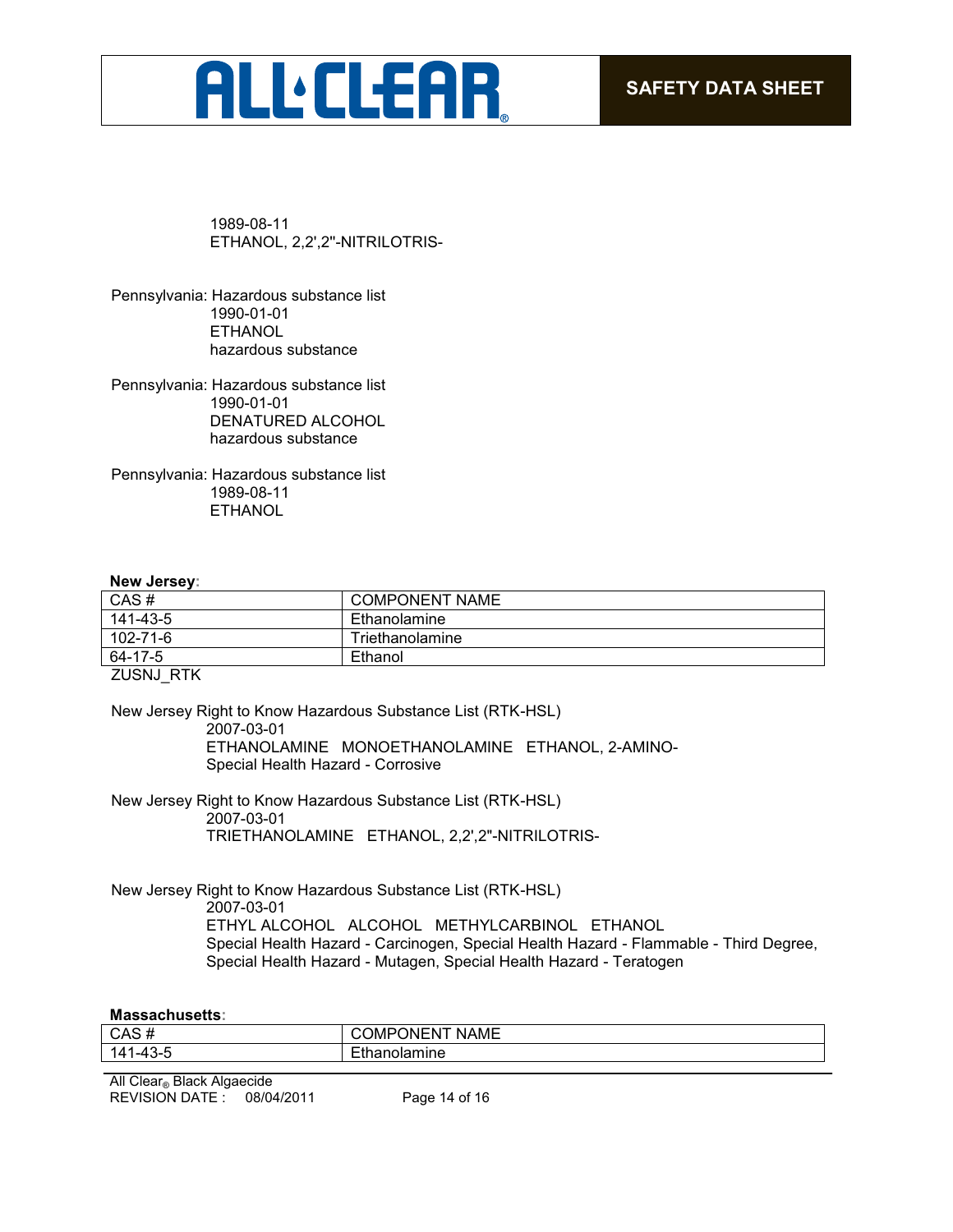

|                | ше |
|----------------|----|
| -64            |    |
| ______________ |    |

#### ZUSMA\_RTK

Massachusetts Right to Know List of Chemicals and Hazard Classifications 1993-04-24 ETHANOLAMINE 2-AMINOETHANOL

Massachusetts Right to Know List of Chemicals and Hazard Classifications 1993-04-24 TRIETHANOLAMINE

Massachusetts Right to Know List of Chemicals and Hazard Classifications 1993-04-24 ETHYL ALCOHOL DENATURED ALCOHOL ETHANOL Teratogen. Sufficient evidence of teratogenic risk in humans.

#### **California Proposition 65:**

| CAS#          | <b>NAME</b><br><b>ONENT</b><br><b>COMP</b> |
|---------------|--------------------------------------------|
| $50 - 00 - 0$ | ORMALDEHYDE                                |
|               |                                            |

ZUSCA\_P65

California Proposition 65. Safe drinking water and toxic enforcement act. No Significant Risk Levels 40 ug/day Formaldehyde (gas) **Carcinogen** 

California Proposition 65. Safe drinking water and toxic enforcement act. No Significant Risk Levels 40 micrograms per day Formaldehyde (gas)

California Proposition 65. Safe drinking water and toxic enforcement act. Formaldehyde **Carcinogen** 

#### **WHMIS Hazard Classification:**

Ingredient Disclosure List (WHMIS) 2007-08-24 Threshold limits: 1 Weight percent 1170

REVISION DATE : 08/04/2011 Page 15 of 16 All Clear® Black Algaecide